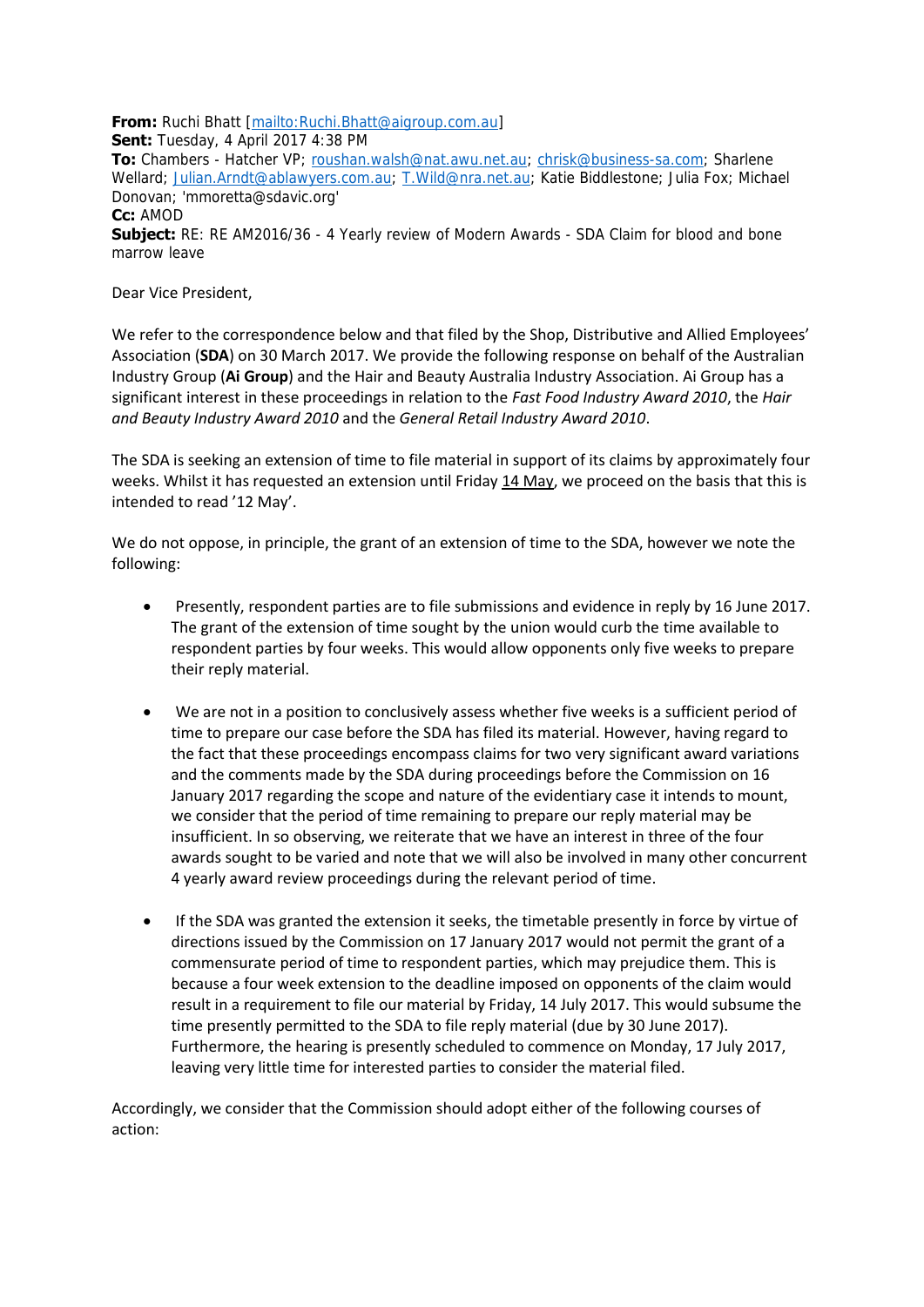- 1. The SDA be granted an extension of time of less than four weeks. The precise extension granted should be determined having regard to the directions presently in place and should allow scope for respondent parties to be granted a commensurate extension of time if required; or
- 2. The Commission's directions of 17 January 2017 be varied to grant the SDA the extension of time sought, respondent parties be granted a commensurate extension of time and the hearing on 17 – 19 July be relisted at a later time. When relisting the matter, we respectfully request that the Commission ensure that it is not listed on the same dates as any other 4 yearly award review proceedings before another Full Bench of the Commission in which Ai Group will be appearing. If the Commission proposes to adopt this course of action, we would be pleased to provide a list of all such dates.

Regards, Ruchi.

## **Ruchi Bhatt Senior Adviser – Workplace Relations Policy**



51 Walker Street, North Sydney NSW 2060 **T:** 02 9466 5513 **M:** 0400 395 348 **E:** [ruchi.bhatt@aigroup.com.au](mailto:ruchi.bhatt@aigroup.com.au) [www.aigroup.com.au](http://go.aigroup.com.au/home)



**From:** Chambers - Hatcher VP [\[mailto:Chambers.Hatcher.VP@fwc.gov.au\]](mailto:Chambers.Hatcher.VP@fwc.gov.au) **Sent:** Friday, 31 March 2017 5:12 PM

**To:** Chambers - Hatcher VP [<Chambers.Hatcher.VP@fwc.gov.au>](mailto:Chambers.Hatcher.VP@fwc.gov.au)[; roushan.walsh@nat.awu.net.au;](mailto:roushan.walsh@nat.awu.net.au) Ruchi Bhatt [<Ruchi.Bhatt@aigroup.com.au>](mailto:Ruchi.Bhatt@aigroup.com.au); [chrisk@business-sa.com;](mailto:chrisk@business-sa.com) Sharlene Wellard [<swellard@meridianlawyers.com.au>](mailto:swellard@meridianlawyers.com.au); [Julian.Arndt@ablawyers.com.au;](mailto:Julian.Arndt@ablawyers.com.au) [T.Wild@nra.net.au;](mailto:T.Wild@nra.net.au) Katie Biddlestone [<katie@sda.org.au>](mailto:katie@sda.org.au); Julia Fox [<julia@sda.org.au>](mailto:julia@sda.org.au); Michael Donovan [<secretary@sdavic.org>](mailto:secretary@sdavic.org); 'mmoretta@sdavic.org' [<mmoretta@sdavic.org>](mailto:mmoretta@sdavic.org) **Cc:** AMOD [<AMOD@fwc.gov.au>](mailto:AMOD@fwc.gov.au)

**Subject:** FW: RE AM2016/36 - 4 Yearly review of Modern Awards - SDA Claim for blood and bone marrow leave

Dear Parties,

## **AM2016/36 – SDA Claim for Blood and Bone Marrow Donor Leave**

I refer to the email below.

Could parties please provide a response to this extension request by **Tuesday 5pm 4 April 2017.**

Kind regards,

**Helen Hamberger**  Associate to Vice President Hatcher

**Fair Work Commission**